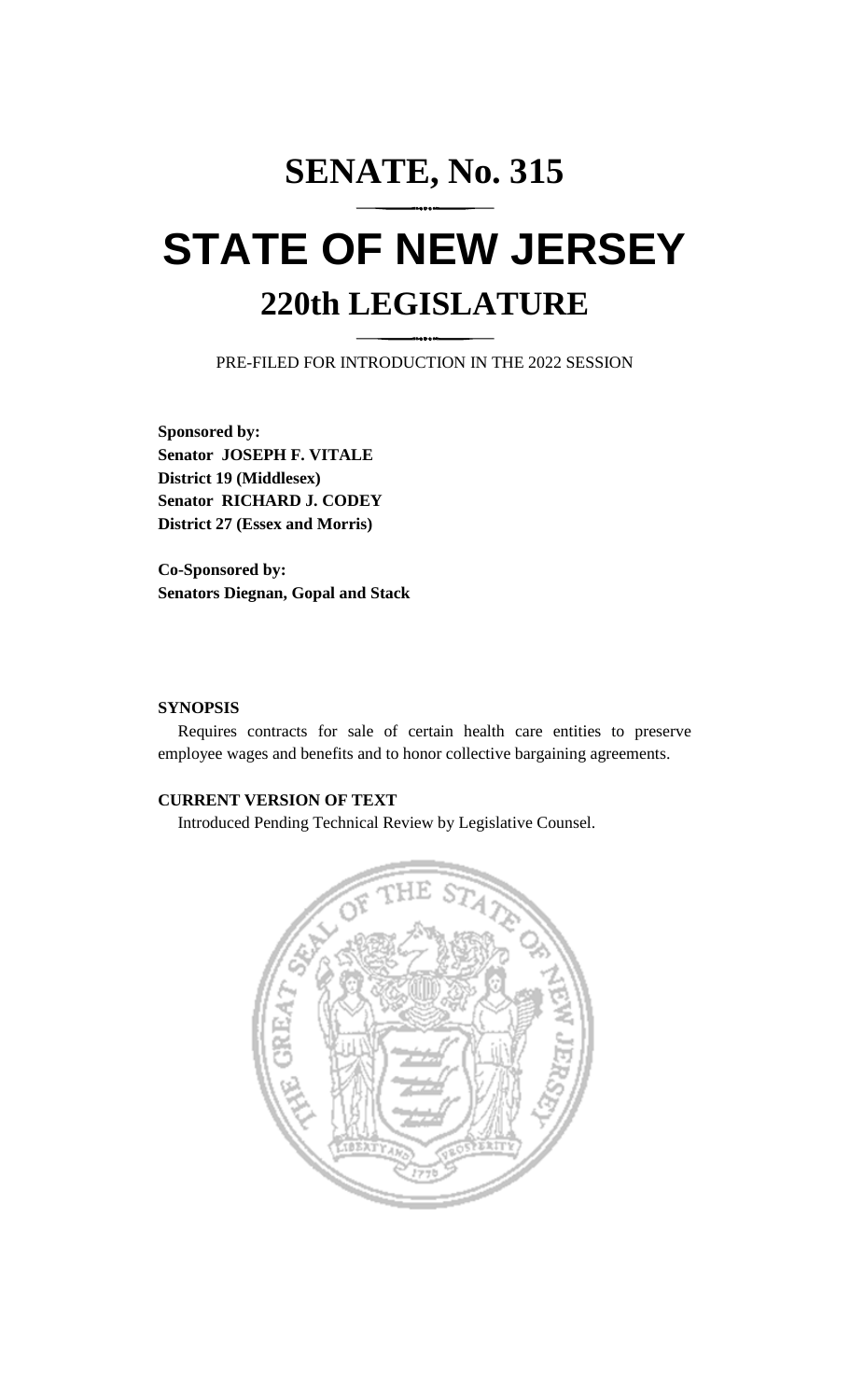$\mathcal{D}_{\mathcal{L}}$ 

 **AN ACT** concerning health care entities and collective bargaining and supplementing chapter 12 of Title 34 of the Revised Statutes.

 **BE IT ENACTED** *by the Senate and General Assembly of the State of New Jersey:*

 1. a. As used in this section, "health care entity" means a health care facility licensed pursuant to P.L.1971, c.136 (C.26:2H-1 et seq.), a staffing registry, or a home care services agency as defined in section 1 of P.L.1947, c.262 (C.45:11-23).

 b. Any contract or agreement that provides for the sale or transfer of ownership or control of a health care entity shall provide:

 (1) if employees of the health care entity are covered by an unexpired collective bargaining agreement, that the provisions of the collective bargaining agreement shall remain in effect until the existing expiration date of the agreement or a date six months after the full effectuation of the sale or transfer, whichever is later; and

 (2) that the wages and benefits, including health care, paid time off, retirement, and education benefits, of non-managerial employees of the health care entity who are not covered by an unexpired collective bargaining agreement shall not be reduced or diminished during the period ending six months after the full effectuation of the sale or transfer.

 c. All parties to a contract or agreement covered by this section, and all health care entities sold or transferred pursuant to a contract or agreement covered by this section, shall comply with all provisions that are required by this section to be included in the contract or agreement pursuant to subsection b. of this section, regardless of whether those provisions are expressly included in the contract or agreement.

 d. Notwithstanding the foregoing, action taken pursuant to and in compliance with a collective bargaining agreement entered into by an exclusive representative of employees of a health care entity sold or transferred pursuant to a contract or agreement covered by this section shall not be considered a violation of this section.

 e. An employee who has been affected by a violation of this section may bring an action in any court of competent jurisdiction against any party to a contract or agreement covered by this section and any health care entity sold or transferred pursuant to a contract or agreement covered by this section for violation of any obligation imposed by this section. The court shall have authority to order injunctive relief to prevent or remedy a violation of any obligation imposed by this section. If the court finds that, by reason of a violation of any obligation imposed by this section, a plaintiff has suffered a loss of wages or benefits, the court shall award back pay for all losses of wages and benefit pay, the costs of benefits the health care entity or other defendant would have incurred for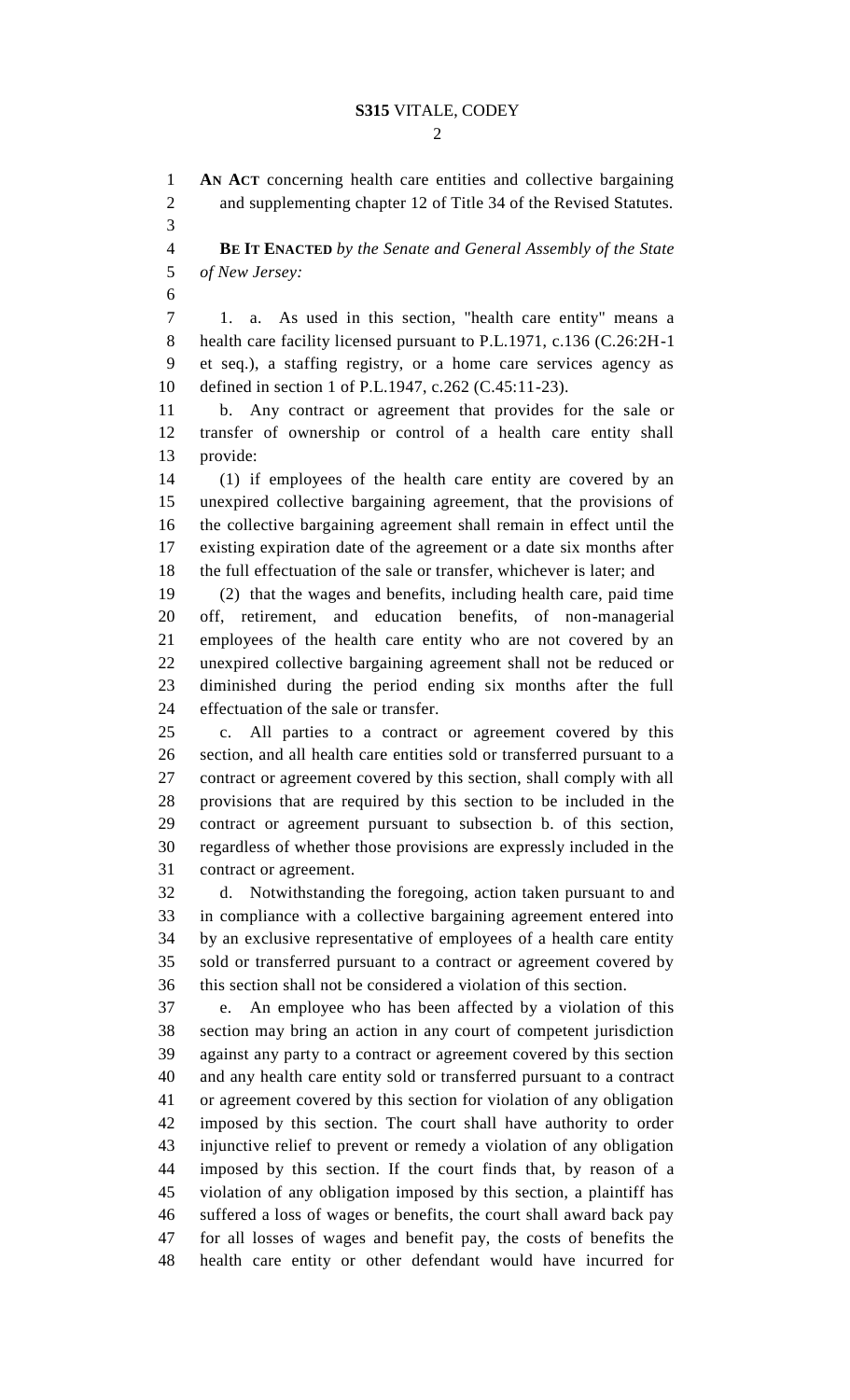benefits lost by the plaintiff, expenses incurred by the plaintiff as a result of the lost benefits, and an amount equal to back pay as liquidated damages. f. The court shall award a plaintiff prevailing in an action brought pursuant to subsection e. of this section reasonable attorneys' fees. 2. This act shall take effect immediately and shall apply to contracts or agreements for the sale or transfer of health care entities entered into on or after the effective date of this act. STATEMENT This bill provides that contracts or agreements for the sale or transfer of a health care entity will not affect the wages, benefits, or terms of a collective bargaining agreement in place for a certain period following the sale or transfer. As used in the bill, "health care entity" means a licensed health care facility, a staffing registry, or a home care services agency. Specifically, the bill provides that any contract or agreement that provides for the sale or transfer of ownership or control of a health care entity will provide: 1) if employees of the health care entity are covered by an unexpired collective bargaining agreement, that the provisions of the collective bargaining agreement will remain in effect until the existing expiration date of the agreement or a date six months after the full effectuation of the sale or transfer, whichever is later; and 2) that the wages and benefits, including health care, paid time off, retirement, and education benefits, of non-managerial employees of the health care entity who are not covered by an unexpired collective bargaining agreement will not be reduced or diminished during the period ending six months after the full effectuation of the sale or transfer. All parties to a contract or agreement for the sale or transfer of a health care entity will be required to comply with all provisions that are required under the bill to be included in the contract or agreement, regardless of whether those provisions are expressly included in the contract or agreement. Action taken pursuant to and in compliance with a collective bargaining agreement entered into by an exclusive representative of employees of a health care entity sold or transferred pursuant to a contract or agreement to which the bill applies will not be considered a violation of the requirements of the bill. An employee who has been affected by a violation of the requirements of the bill may bring an action in any court of competent jurisdiction against any party to a contract or agreement that is subject to the requirements of the bill, including a health care entity that is